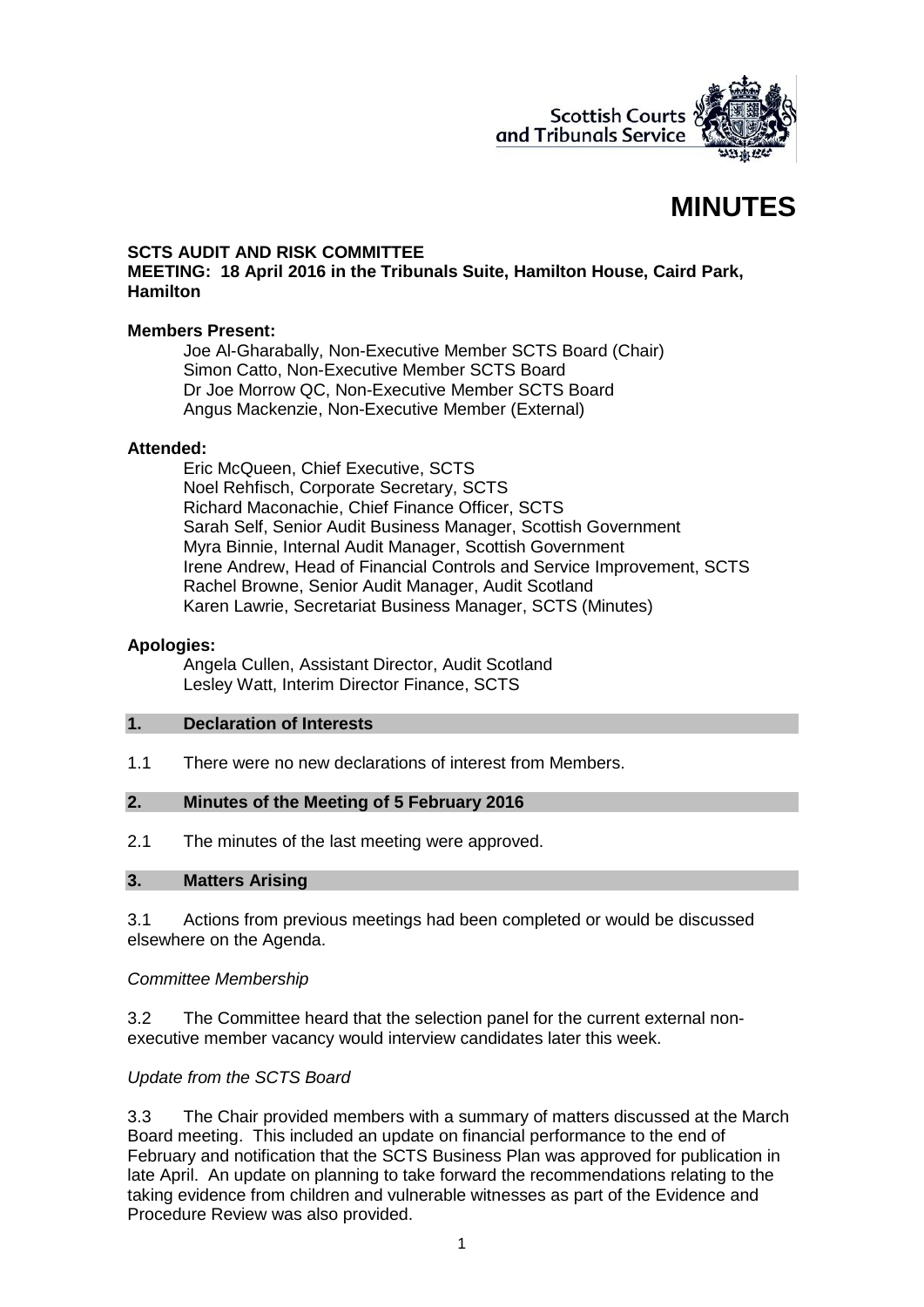## **4. Internal Audit Update (SCTS/ARC/Apr16/14 & 14A, & SCTS/ARC/Apr16/15)**

## *Progress Report*

4.1 Internal Audit advised that good progress had been made against the main audit reviews in the Audit Plan for 2015-16.

*Programme and Change Management*

4.2 The final report on this audit had been agreed and circulated to the Committee. Action is being taken by the Executive to address the recommendations in the report.

## *Facilities Management Review Update*

4.3 Following previous discussions between Internal Audit and the Executive, on the timing of this audit, planning was now underway. An update will be provided at the next meeting.

## **Action: Internal Audit to provide an update for the August meeting on progress made on the Facilities Management Contract audit.**

## *Mental Health Tribunal Finance Review*

4.4 This audit has been concluded and the final report agreed. An action plan has been compiled by the MHTS senior team to address the recommendations. Follow-up will be conducted by internal audit later in the year to review progress.

#### **Action: The Executive to provide an update on the progress of the action plan to address the recommendations from the Mental Health Tribunal Finance Review.**

4.5 Members expressly noted the improving quality of Internal Audit reports over the last year and welcomed this improvement in the service.

## *Proposed Audit Plan 2016-17*

4.6 The proposed Internal Audit Plan for 2016-17 was considered by the Committee. It was noted that the 2016-17 audit year will be 10 months long, in accordance with the recent Strategic Review of Internal Audit to bring the audit year in alignment with the financial year in future. The Chair noted the Committee's interest in receiving assurance on IT resilience and welcomed the Chief Executive's intention to seek specialist external advice, over and above the proposed audit work, in assessing SCTS' resilience. Members **agreed** the proposed audit plan.

## **5. External Audit Update (SCTS/ARC/Apr16/17)**

## *Review of Internal Controls 2015-16*

5.1 Audit Scotland presented its Review which concluded that the key internal controls tested were operating effectively. Audit Scotland had been able to take planned assurance from these systems for the audit of the 2015-16 financial statements.

## **6. Peer Audit Review – Revised Reporting (SCTS/ARC/Apr16/18)**

6.1 At its February meeting the Committee questioned the level of detail provided in the report given and suggested that the Executive should amend the presentation in order to highlight trends and key issues in future reports. The revised report was received by the Committee.

6.2 The revised format of reporting was welcomed by members with a request that the new trend tables should be accompanied by more narrative to provide commentary on any areas of more significant concern. The Executive would continue to build on this more focussed reporting for future meetings.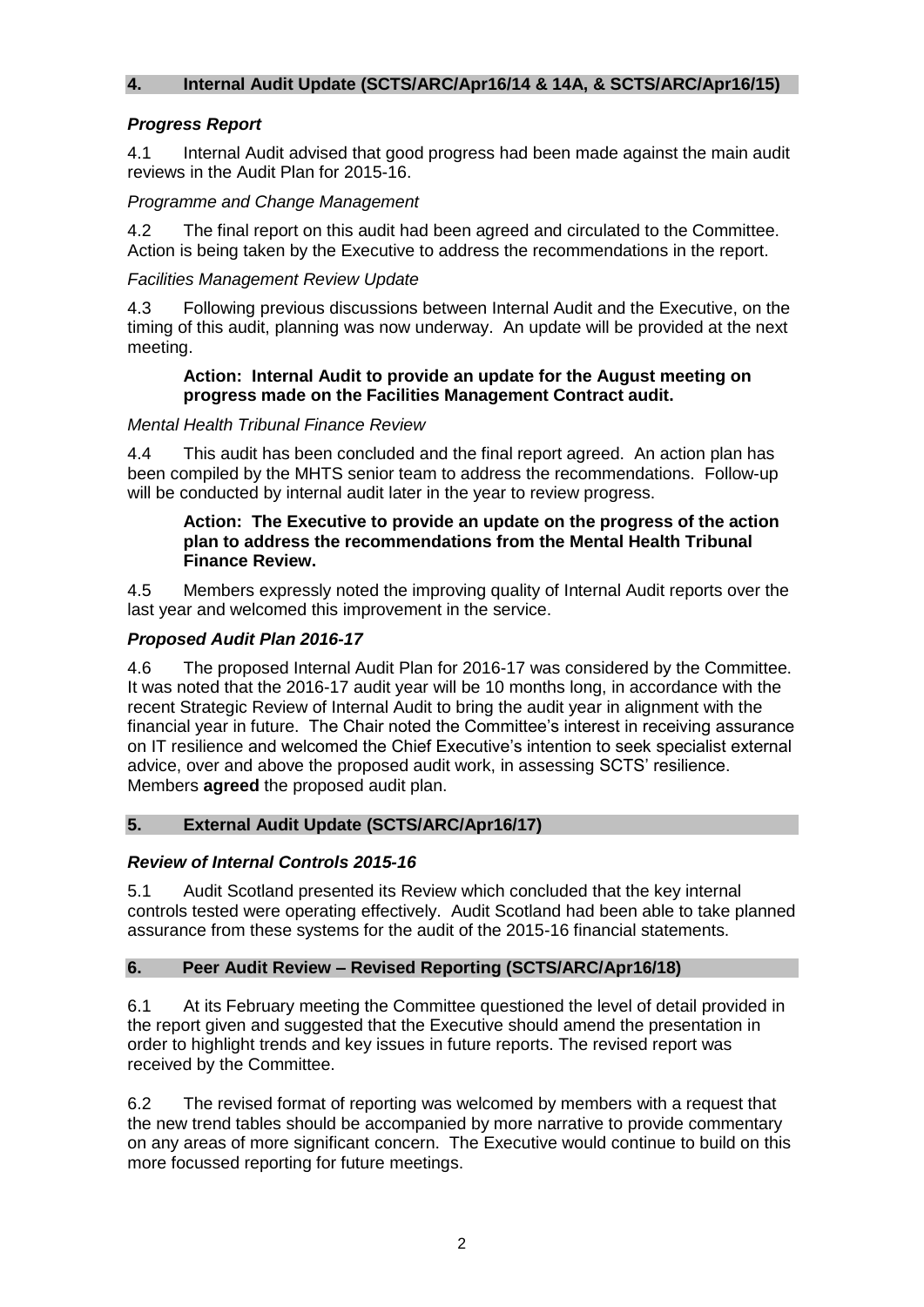## **7. Draft ARC Annual Report to the SCTS Board (SCTS/ARC/Apr16/19)**

7.1 The Committee considered and were content with the outline report reflecting the work of the Committee over the last audit year. Members were invited to comment on the draft and suggest what further information might be included in this year's report.

### **8. Any Other Business**

8.1 Audit Scotland advised that their five year audit appointment would end in August. Subject to approval of the Annual Accounts, August would be the last Committee meeting they would attend.

## **9. Papers for Scrutiny/Exception Reporting Only**

- 9.1 The following papers had been circulated for scrutiny:
	- SCTS Corporate Risk Register and the Report from the joint SCTS Board/Audit & Risk Committee Workshop
	- National Fraud Initiative
	- Audit Action Tracker
	- Data Losses Report
	- Fraud, Theft and Losses Report
	- ICT Risk Register and Milestone Chart
	- ICMS Update
	- Core Work Plan
	- Internal Audit Report Programme & Change Management
	- Internal Audit Report MHTS Finance Review 2015-16

and the following matters were discussed.

#### *SCTS Corporate Risk Register*

9.2 The scrutiny of the Corporate Risk Register was considered by the Committee. It was agreed that the Corporate Risk Register, and in particular changes to risk ratings or mitigation, should become a standing item on the main agenda, to ensure that any significant changes or trends are brought to the attention of members.

#### **Action: Executive to update the Core Work Plan to include consideration of changes to the Corporate Risk Register on the main agenda.**

#### *Action Tracker*

9.3 The Committee welcomed the additional narrative provided in the action tracker and the focus that has now been applied to actions considered for closure. They welcomed the evident progress in finalising actions.

#### **10. Date of Next Meeting**

10.1 Monday 1 August 2016 at 11.00 am in Parliament House, Edinburgh.

## **11. Post Meeting Deep Dive Session – Tribunals**

11.1 Lesley Black, Head of Business Improvement and Change, Tribunals Operations and Karen Burns, Senior Operations Manager, Tribunals Operations joined the Committee to give a presentation on the current and future operating environment of Tribunals in Scotland and to outline the planning under way in respect of the devolution of currently reserved tribunals.

11.2 The Executive also presented the evaluation report on the SCTS Project to merge the Scottish Court Service with the Scottish Tribunals Service, which allowed members to consider the lessons learned and benefits realised from that projects, and